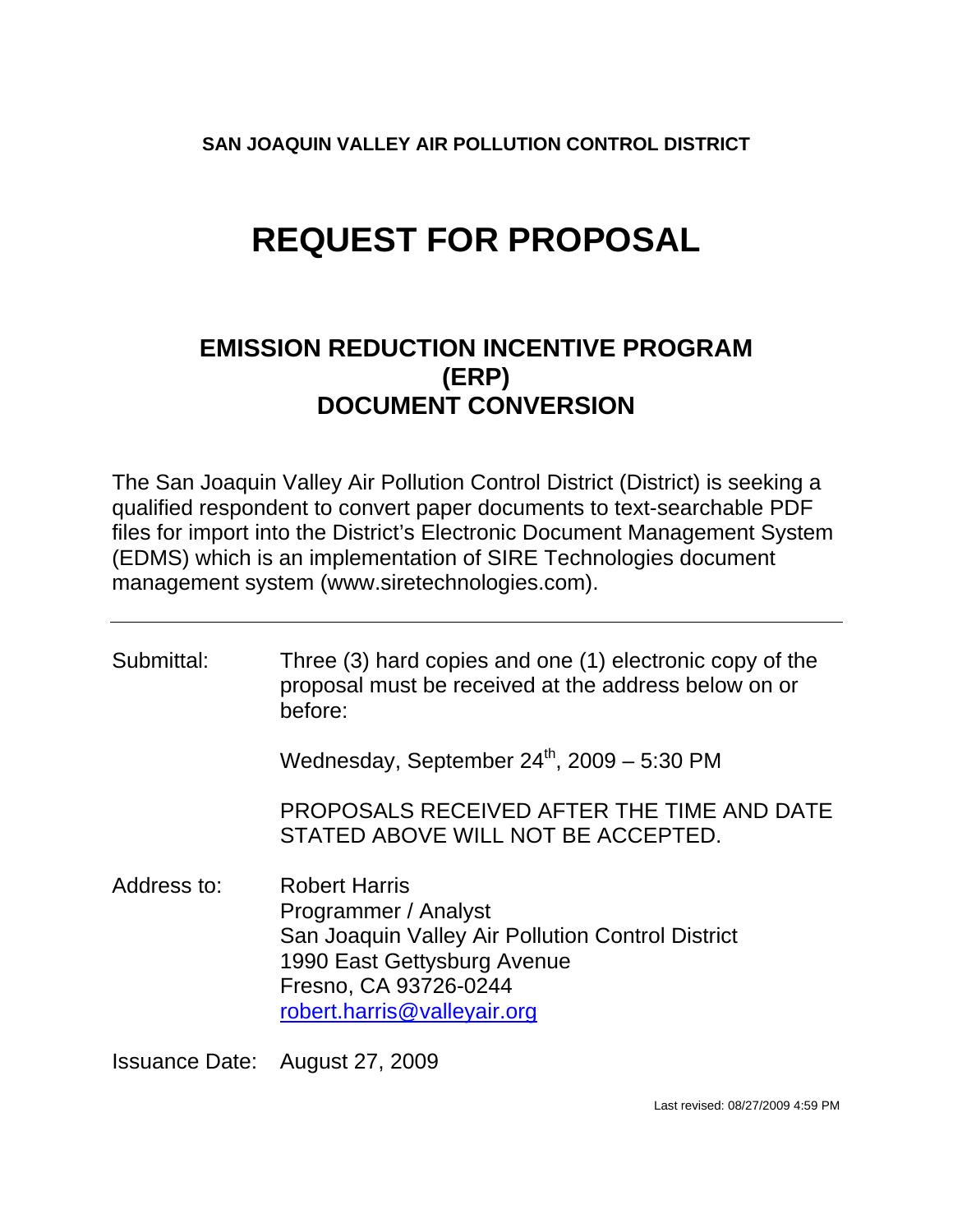# **TABLE OF CONTENTS**

| 1.0 |  |
|-----|--|
| 1.1 |  |
| 1.2 |  |
| 2.0 |  |
| 2.1 |  |
| 2.2 |  |
| 2.3 |  |
| 2.4 |  |
| 2.5 |  |
|     |  |
| 3.0 |  |
| 3.1 |  |
| 3.2 |  |
| 3.3 |  |
| 3.4 |  |
| 3.5 |  |
| 3.6 |  |
| 4.0 |  |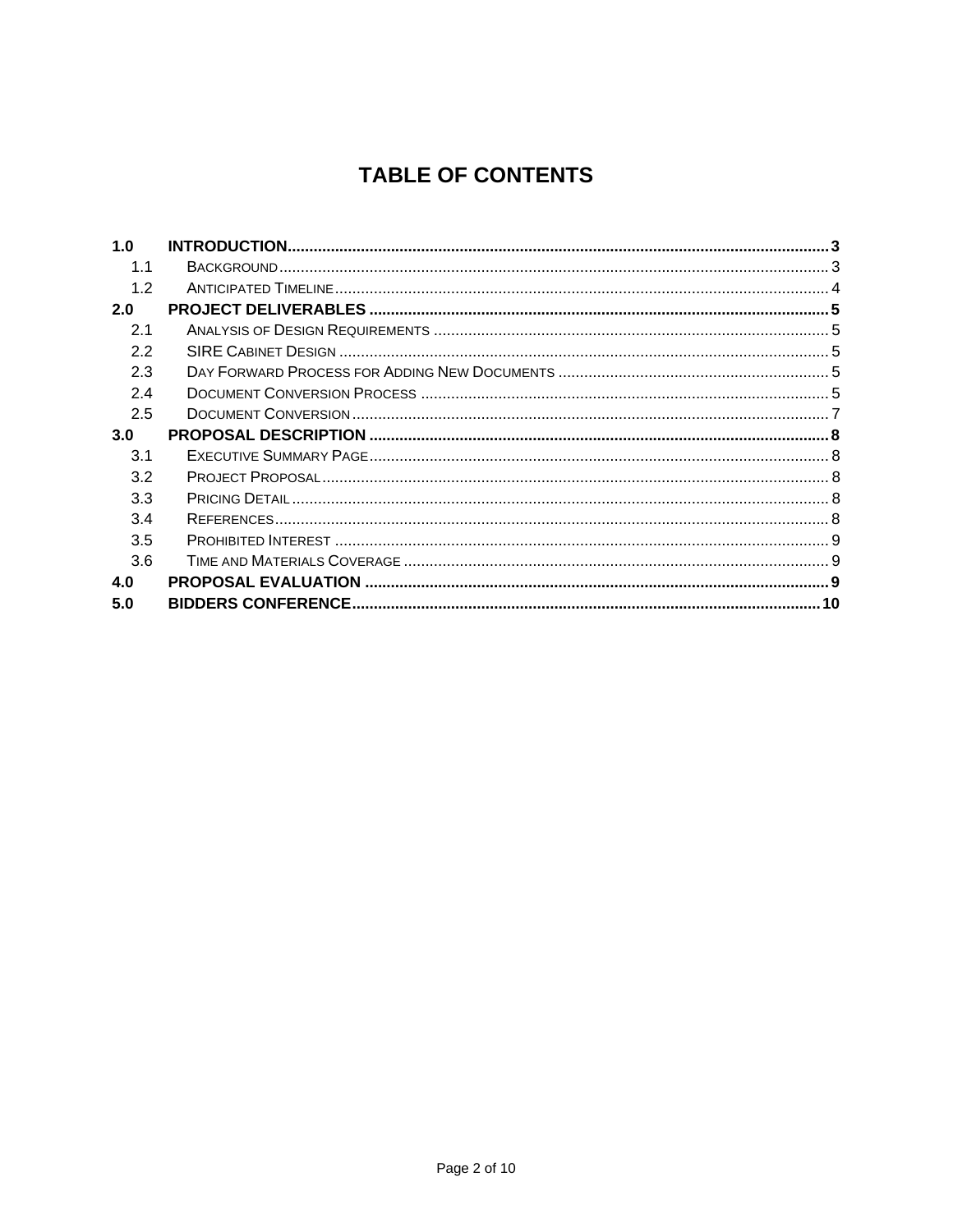# <span id="page-2-0"></span>**1.0 INTRODUCTION**

This Request for Proposal (RFP) is for successful completion of a document conversion project for the District's Emission Reduction Incentive Program documents. The District's document management system is an implementation of SIRE Technologies version 5.1. The ideal vendor for this project has successfully completed multiple document conversion projects involving SIRE Technologies document management systems.

#### **1.1 Background**

The District has offices in Fresno, Modesto, and Bakersfield, referred to as Central, North, and South, respectively. Each office has its own set of EDMS servers. Documents and their index data are replicated nightly between regions.

The District has multiple programs (departments), each program having one or more document domain, and each domain having its own document types, indexes, security, confidentiality, and functional requirements. Documents belonging to the same document domain (sharing the same set of possible document types, indexes, security, confidentiality, and functional requirements) are stored in the same SIRE Cabinet in EDMS. Currently the District's Permit Services and Compliance programs have facility file documents stored in facility file SIRE cabinets by region.

The scope of this project includes designing SIRE cabinets that will meet the (searching, security, confidentiality, functional) needs for storing documents of the District's Emission Reduction Incentive Program (ERP).

The selected vendor will:

- 1) Analyze the design requirements.
- 2) Design one or more SIRE cabinets, with appropriate security, index fields and values, to contain ERP documents, and to meet the design requirements.
- 3) Create a custom user interface for accessing documents from the cabinet(s) using SIRE WebCenter, FileCenter, SIRE Viewer, SIRE Forms and/or SIRE Workflow that will allow general users to set finalization status for documents (preventing further revision), and to place them on litigation hold (preventing scheduled purging), while at the same time not allowing general users to reverse these settings. Members of Legal should be able to set and reverse the litigation hold setting for sets of documents that fall within specified search criteria (for example: all documents related to a specific ERP Program). Ideally, the rules for setting litigation hold for documents will be definable so that as new documents are added that meet the criteria, the litigation hold settings will be set automatically.
- 4) Design a day-forward process for adding new documents.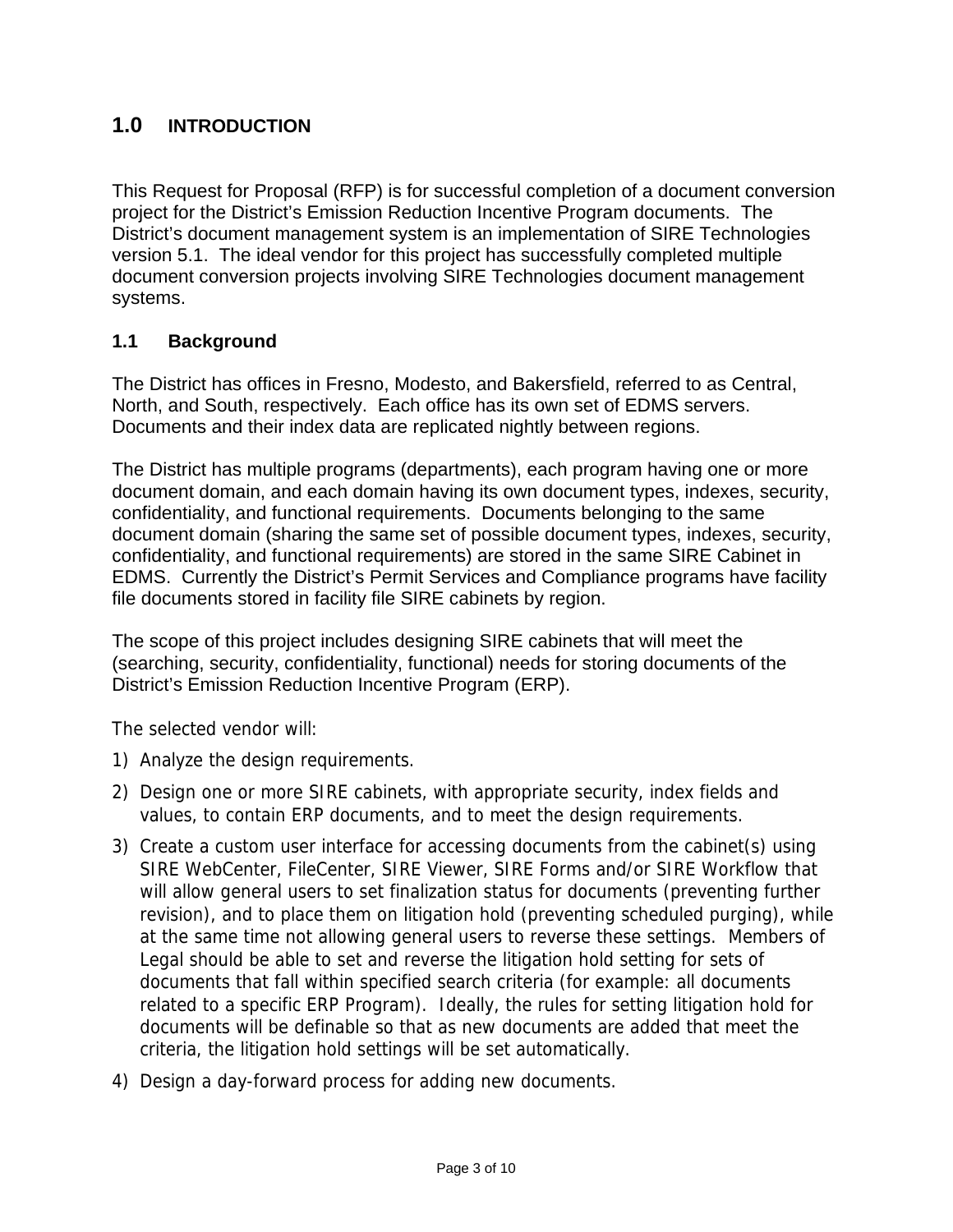- <span id="page-3-0"></span>5) Conduct a back-file document conversion that will:
	- a) minimize impact on ERP staff members who access these documents.
	- b) ensure documents are not lost during conversion.
	- c) allow the paper documents to be readily prepared for document conversion in terms of barcode index sheets.
	- d) classify, index, organize and prepare for scanning all existing ERP documents in support of the back-file conversion operation.
	- e) convert paper documents stored in folders in ERP file cabinets, and in boxes in offsite storage, into text-searchable PDF files.
	- f) create index files that contain index values for the index fields of the documents to be imported into the new SIRE cabinet(s).
	- g) import the documents and associated index information into the new SIRE cabinet(s).
	- h) QC the process to keep errors below 2%.
- 6) Implement the document conversion project.

#### **1.2 Anticipated Timeline**

Critical dates for this project include:

- August 27, 2009 RFP Mailed Out
- September 9, 2009 RFP Bidders Conference
- September 24, 2009 RFP Due from Bidders
- October 16, 2009 Contract Finalized with Winning Bidder
- November 5, 2009 Governing Board Meeting for Potential Approval
- November 9, 2009 Project Kickoff

The first step in the schedule is to create this RFP and send it to interested vendors. The prospective bidders have approximately 30 days to respond to the District's RFP. During these 30 days, the District will field questions and supply answers as needed to provide additional information and clarification on the District's requirements. In addition, the District will convene a Bidders Conference for onsite demonstration of the District's EDMS for the purpose of answering Bidders' questions regarding this project.

After receiving the vendors' RFP responses, the District will evaluate the proposals and negotiate a contract with the successful vendor. The contract will then be submitted for approval by the District's Governing Board before finalization. Finally, upon approval, the contract will be signed, and the project will begin on the target date.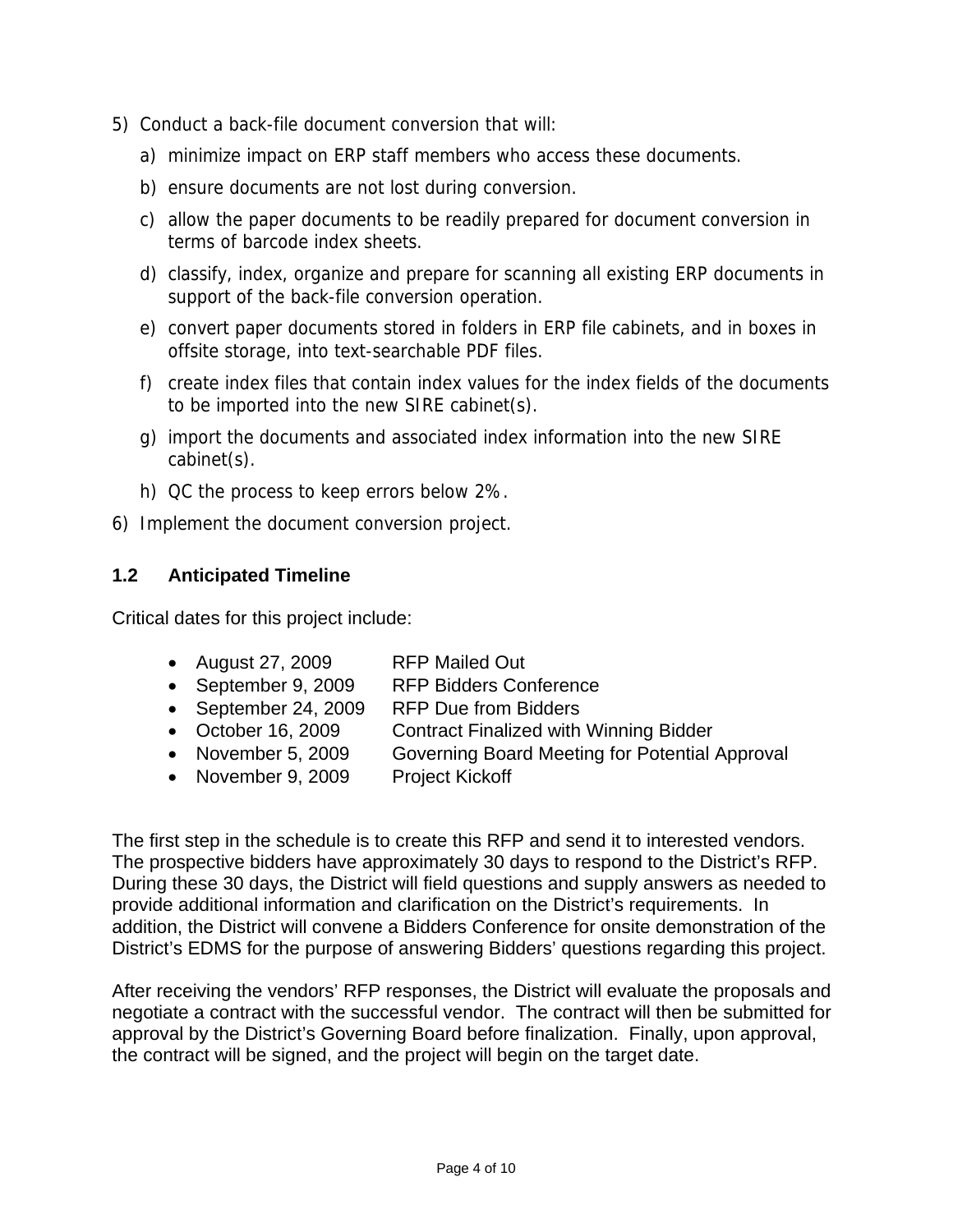# <span id="page-4-0"></span>**2.0 Project Deliverables**

# **2.1 Analysis of Design Requirements**

Several design requirements must be taken into account before embarking on SIRE Cabinet Design. All the required document index fields must be determined that will allow efficient searching, support replication, retention, and other functions (such as SIRE Forms where users will be able to finalize documents, declare documents obsolete, or place them on litigation hold to prevent them from being purged during retention policy enforcement), as well as fields required by the document conversion process itself.

# **2.2 SIRE Cabinet Design**

SIRE Cabinets must be designed and created for housing ERP documents such that the design requirements of section 2.1 are met.

#### **2.3 Day Forward Process for Adding New Documents**

Before conversion of existing documents begins, a method for adding new documents (both paper and electronic) must be in place. Currently for other District programs, staff members specify document indexing requirements on coversheets for paper documents which are then submitted for scanning into EDMS. A method and architecture for submitting electronic documents by end users without granting them cabinet rights to read-only documents needs to be defined. Users must be able to specify whether or not documents are work-in-progress documents (where future revisions are allowed) or are final documents (where revisions are not allowed).

#### **2.4 Document Conversion Process**

A document conversion process needs to be defined that will allow the document prep team to quickly classify ERP documents and specify required indexes that will be associated with the scanned document. Typically the index information is present on coversheets scanned with the documents. The process will use barcodes where possible to reduce indexing errors. Handwritten index values may also be used. A program for generating the index sheets needs to be created that should be capable of producing multiple barcode fields per index sheet, and be able to obtain index data from existing District databases by SQL lookup.

A program for scanning the documents with the index coversheets must be provided that will in the end generate a text-searchable PDF file for each document in a box, and put the document index information for all the documents in the box in a text file in a format that is compatible with SIRE Technologies document import utility. The PDF files and index import file will be delivered to the District on DVDs. Required document index information will include a DOC\_SOURCE\_STRING that consists of the DVD number, the District's box number, and the unique file name of the PDF to be imported.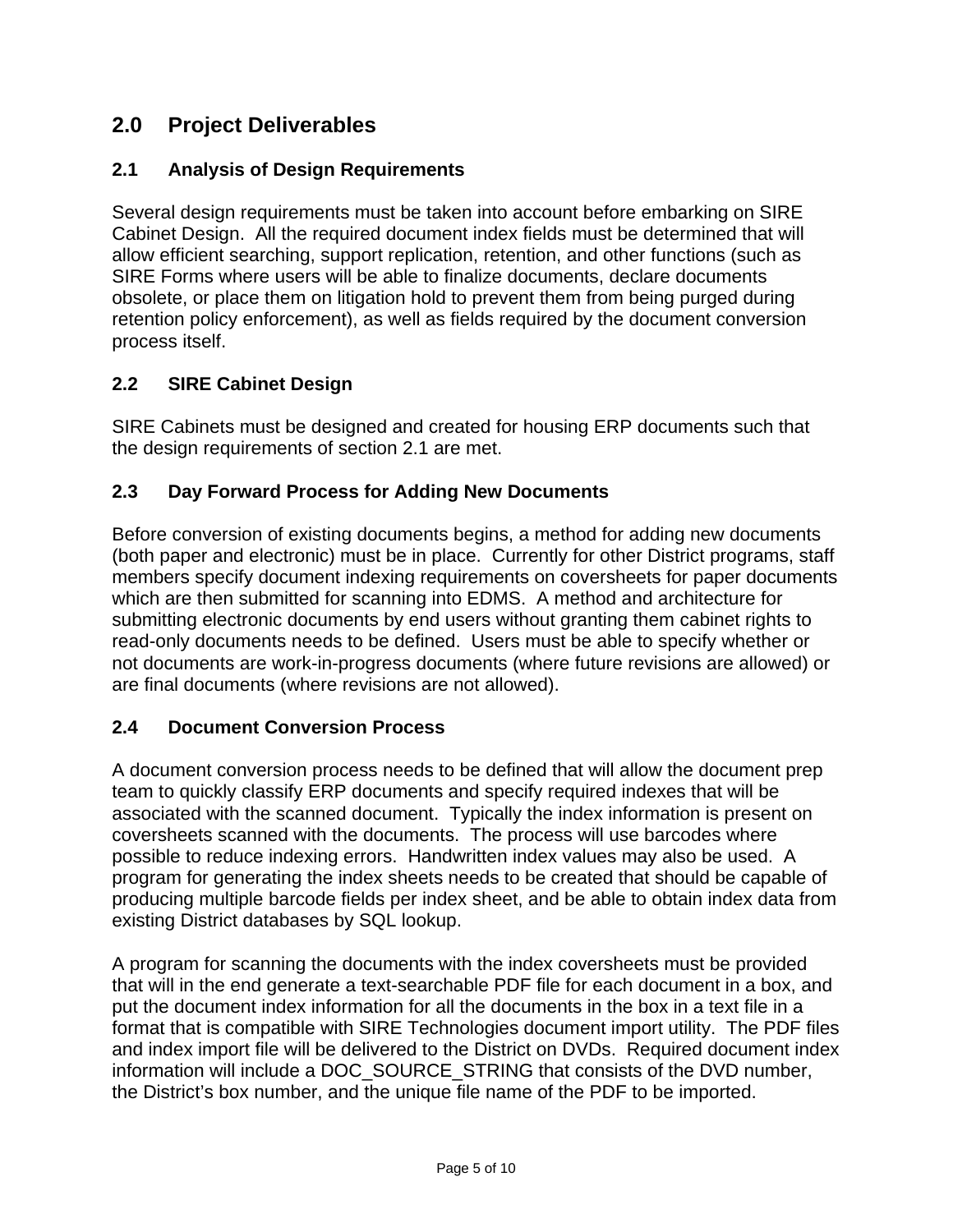Documents are to be scanned primarily in black and white at 240 dpi. Higher resolution, grayscale and color scanning will be used for pages that require it, so that the pages are readable and equivalent to the paper pages. For instance small fonts require higher resolution, pencil requires grayscale, and photographs and charts may be grayscale or color depending on if color is necessary. If possible, there should be a mechanism for staff to specify on the indexing sheet whether or not color is required so that the appropriate settings may be set automatically.

The procedure for ensuring image and index quality goals are achieved must be defined. The District will QA document images and indexes to ensure that the conversion error rate stays below 2%.

The process should include mechanisms for:

- Reporting process rate, overall progress, and product quality.
- Controlling access to documents.
- Allowing staff to set scanning priority by box ID.
- Retrieving copies of documents that are in the conversion process if the need is critical.

Two plans should be provided: one for scanning documents offsite at the conversion vendor's location, and one for scanning documents at the District's Fresno office. Pricing for each option should be included, along with a complete list of required resources and whether the District or the vendor will be responsible for providing those resources. Examples of needed resources include facilities (floor space, power, tables, etc.), people, scanners, printers, toner, paper (for index coversheets), boxes, labels, box tape, etc.

For offsite scanning of boxes, boxes will be processed and returned in box number order to facilitate box tracking and help ensure none are misplaced by allowing the District to quickly identifying gaps in box numbers when they are returned.

The vendor is responsible for all shipping costs.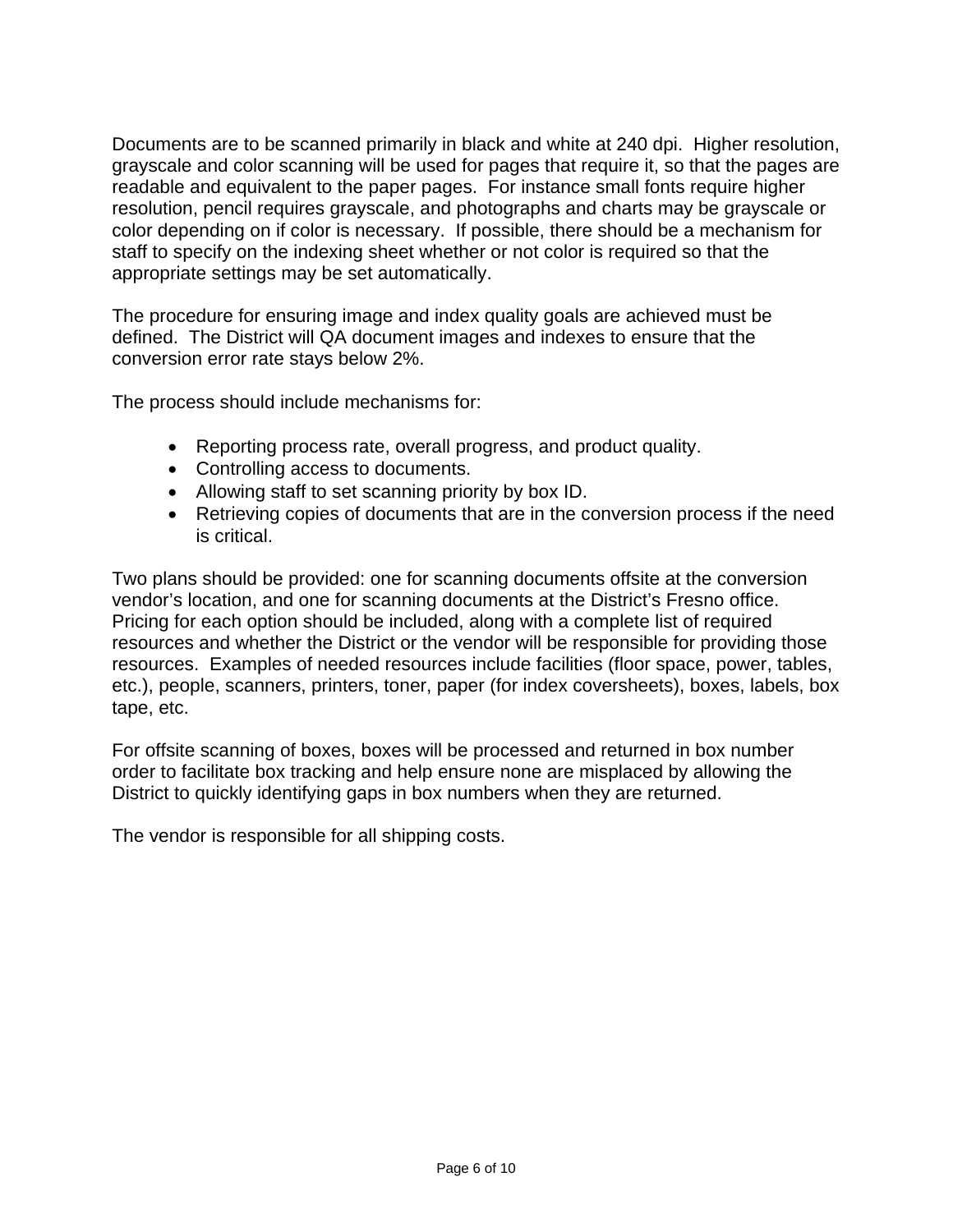#### <span id="page-6-0"></span>**2.5 Document Conversion**

ERP documents are filed in 10 standard 4-drawer filing cabinets (~80 linear feet), 18 lateral 4-drawer filing cabinets (~216 linear feet), and 42 boxes (~49 linear feet). Most documents are good quality letter-sized single-sided with a small percentage of doublesided. There are also legal-sized, 11X17, and a small number of larger blueprints. In your proposal, please include scanning cost matrix by document size, resolution, and pixel depth (black and white, grayscale, color) on per document and volume basis.

Some fields will be captured during conversion, and others will be filled in later by users via SIRE Forms. Of the fields captured during conversion, some field data will be on index coversheets and some will be derived from database lookup.

The classification codes for how index fields are populated are:

- P Conversion Process
- C Index Coversheet
- L Database Lookup
- F SIRE Form

The scope of this document conversion project will include the population of the P, C, and L category index fields.

ERP document search index fields include:

- Box ID  $(P)$
- Batch ID  $(P)$
- Scan Date (P)
- Doc Source String (P)
- System ID (P)
- ERP Program (C)
- Project ID ( C )
- Applicant Name (L)
- Applicant Address (L)
- Funding Source ( L )
- Folder Section (C)
- Document Type (C)
- Document Subtype (F)
- Document Title (F)
- Document Date (F)
- Document Year (C)
- 
- Keywords ( F )
- Litigation Hold (F) • Finalized ( F )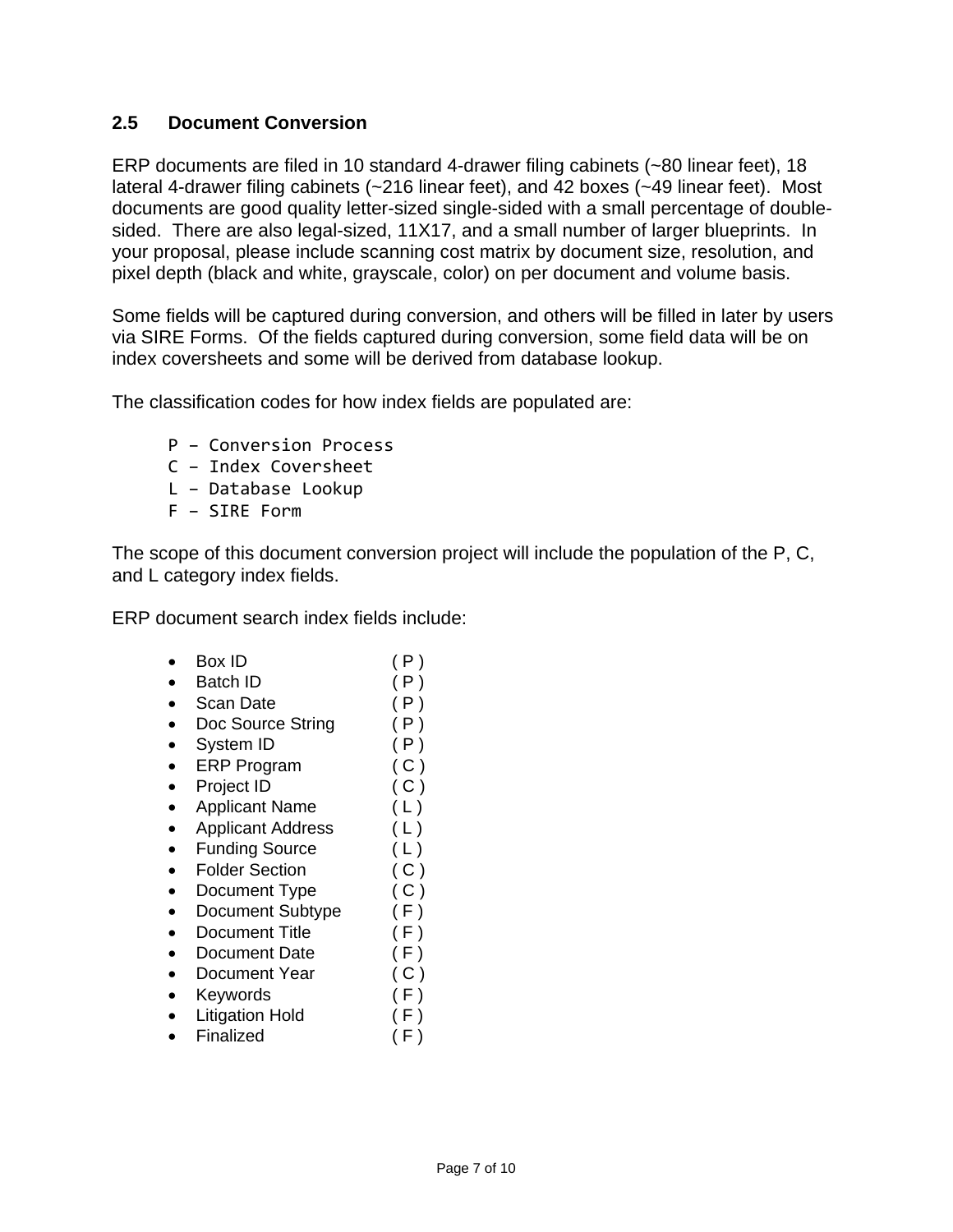# <span id="page-7-0"></span>**3.0 PROPOSAL DESCRIPTION**

Each proposal submitted must include, at a minimum, the following sections:

- 1. Executive Summary Page
- 2. Project Proposal
- 3. Pricing Detail
- 4. References
- 5. Prohibited Interest Statement
- 6. Time and Materials Coverage
- 7. Escalation Procedures
- 8. Termination or Funding Out Options

The District's evaluation process will primarily focus on responses as presented in these sections. A title page reflecting your proposal title, your firm's name, address, telephone number, fax number, the name of your firm's contact person and their email address, and date of proposal is also requested.

#### **3.1 Executive Summary Page**

The first section of the response should be an executive summary which includes:

- A brief statement describing your understanding of the project.
- A list of 2-3 conversion projects that your firm has done in the past 18 months that are similar to this one and involved a SIRE document management system.
- Project pricing including on-site / off-site conversion options.

#### **3.2 Project Proposal**

At a minimum, this section should include:

- The proposed project plans for providing project deliverables requested in this RFP.
- Detailed project schedule with expected delivery dates for each deliverable.

#### **3.3 Pricing Detail**

This section identifies the all-inclusive fee to be charged for this project, with specific materials, labor, and other expenses contained within the all-inclusive fee. This section should provide pricing breakdowns for each of the project deliverables.

#### **3.4 References**

Bidders are requested to provide three references that can provide information about the vendor's experience working on similar projects. Include in this section a list of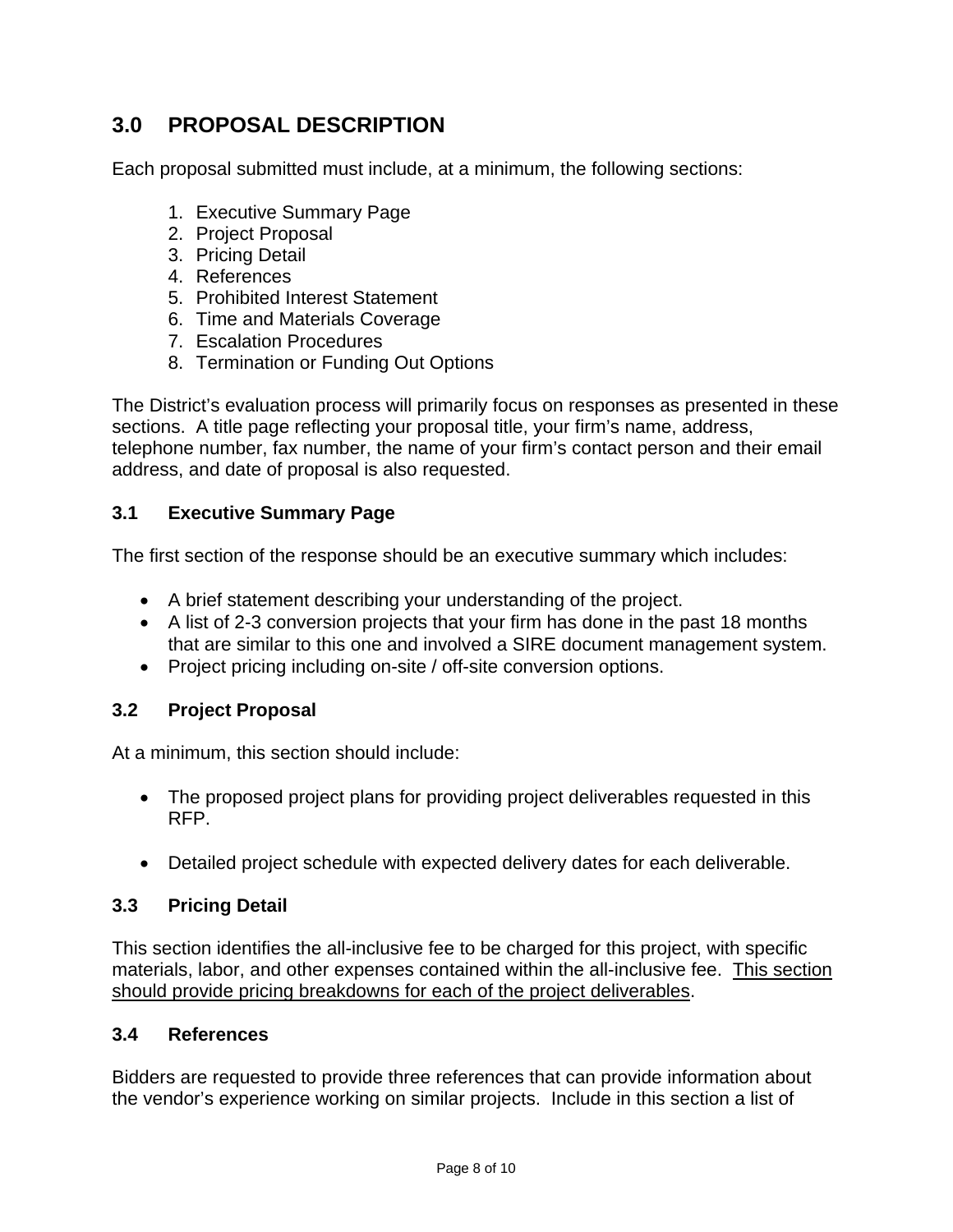<span id="page-8-0"></span>names, titles, organization, addresses, and telephone numbers of references, and also include the dates of association and descriptions of work product delivered. The District is most interested in projects involving a SIRE document management system similar to the District's.

#### **3.5 Prohibited Interest**

Each proposal must contain a statement disclosing to the District in writing any financial interest in bidder's business or in this transaction held by any District Board member or any District officer or employee. The District reserves the right to refuse any proposal if the District determines a conflict of interest exists.

# **3.6 Time and Materials Coverage**

Bidder's proposal must include options for tasks performed that are outside the scope of the proposed contract. These options should include an hourly charge for services performed, either on-site or remotely, and minimum charges if any.

# **4.0 PROPOSAL EVALUATION**

The District will consider the following factors in selecting a vendor for this project:

- Completeness and clarity of the proposal.
- Your firm's overall applicable experience.
- Responses from references.
- Your all-inclusive pricing for this project as detailed in the Pricing Detail section of your proposal.

The District shall be the sole judge of all proposals, particularly which one best qualifies for acceptance. The District reserves the right to accept other than the lowest-priced proposal and to negotiate with bidders if it appears to be in the best interest of the District to do so. The District reserves the right to reject any and all proposals.